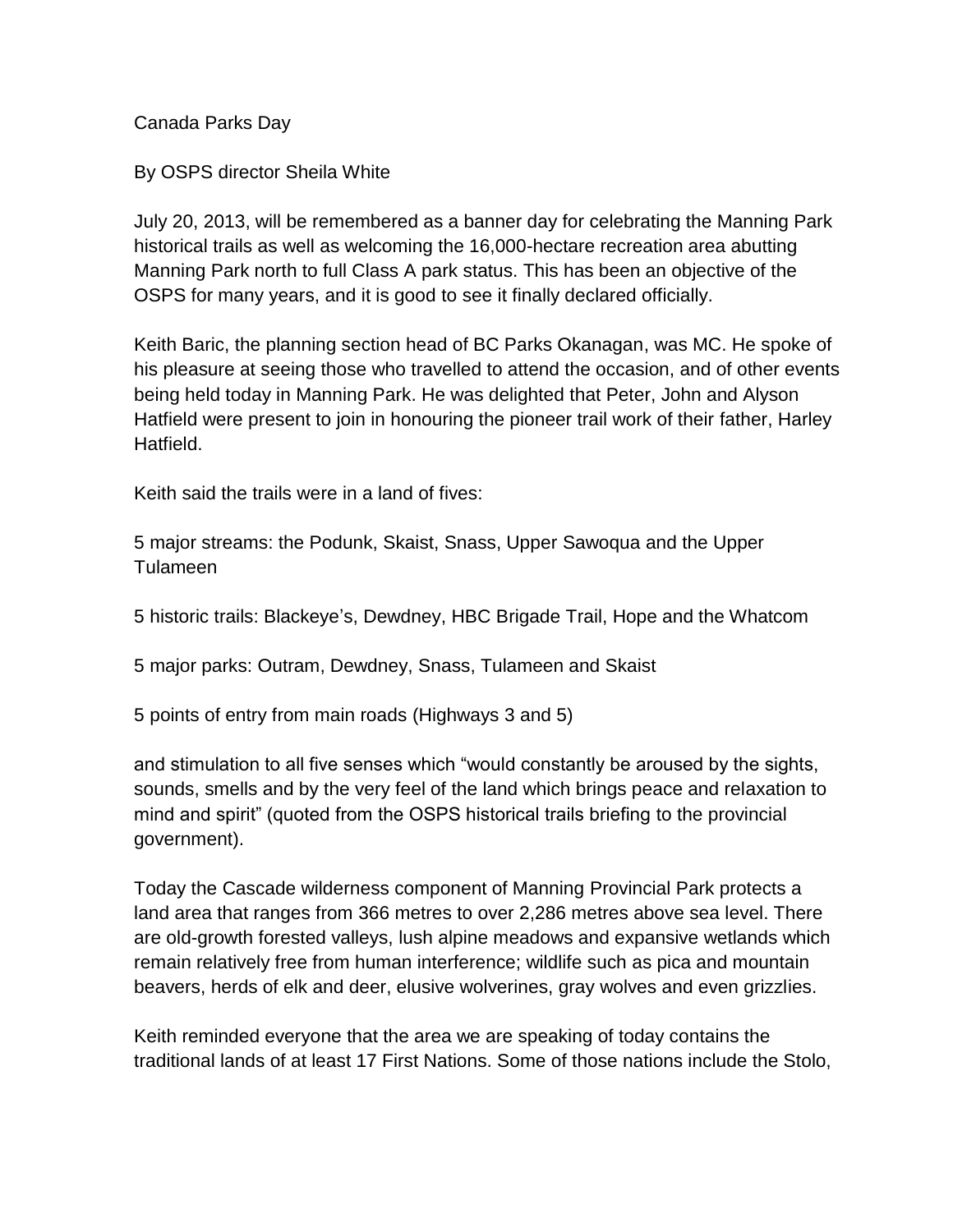Nlaka'pamux and Okanagan. Many of the historic trails we have come to know within Manning Park were used by First Peoples dating back thousands of years.

By contrast, the Hudson's Bay Brigade Trail was developed in the 1850s to serve the gold miners heading from Hope through the Cascades on their way to the Cariboo. The trails remained largely unused and almost forgotten for 100 years.

Keith Baric called on several speakers who had themselves worked with Harley Hatfield in the early days of trail discovery and openings: Randy Manuel, Ray Travers, Dennis O'Gorman, Robert Goodfellow (whose grandfather was the first white man to walk all the trails) and Bill Johnston.

They mentioned and praised the special contributions of others: the late Bob Harris, Victor Wilson and Eric Jacobson. Each of them had assisted Harley and enabled the "historic trails" dream to become a reality.

Bill Johnston recalled his time as a teenager when he had assisted in early trail work and whose love of hiking, camping and mountains became life long. He has for many years been the Cascade Committee head for the OSPS. Randy Manuel, a historian like Harley and the late Bill Barlee, were other OSPS members. Randy did the maps and drawings for the OSPS-produced "Old Pack Trails" booklet – a lovely, authentic record of the historic trails area. The publication continues to please today, as sales mount.

The OSPS has been able, over the past 40 years, to assist in trail development and recognition by: the Old Pack Trails booklet; lobbying the provincial government for trail recognition and protection; and by continuous financial support.

Today, work is being carried out by Kelley Cook of Princeton and her crew in cooperation with BC Parks and funding assistance from the OSPS. As more improvements are made at campsites and further trail work, so use of the Cascade Historic Trails increases – a wonderful tribute to the hopes and dreams of the early enthusiasts.

Interpretive signs were shown to the Parks Day gathering. An excellent lunch organized by Kelley Cook, Mary Mitchell of the Friends of Manning Park and members of the Vermillion Forks Field Naturalists was served.